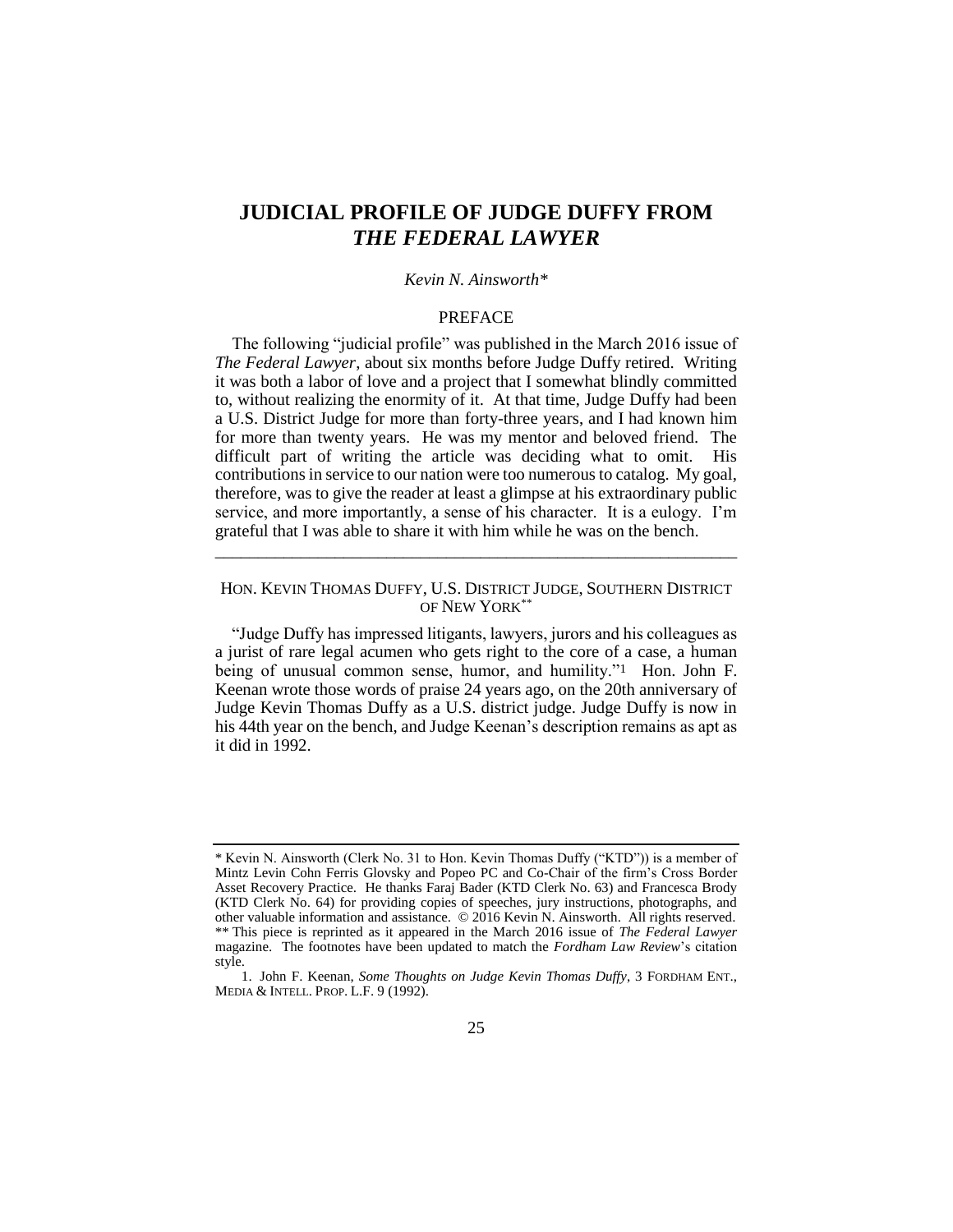## *The "Early Years"*

The first 20 years of Judge Duffy's judicial career were famously marked by large, complex, criminal trials involving organized crime, narcotics, murder, extortion, and RICO charges, as well as crimes arising from domestic terrorism by the Black Liberation Army.2 Upon his appointment, he was the youngest member of the federal judiciary. And in his first year on the bench, he was assigned "one of the most complicated and difficult organized crime narcotics cases ever tried in Manhattan federal court" (i.e., *United States v. Tramunti*, which had 31 defendants).3 All of the convictions were affirmed.

Ten years later, he conducted a five-month trial of six defendants in connection with a racketeering enterprise involving a 1981 Brinks armoredtruck robbery, other armored-truck robberies, two murders, and the prison escape of the Black Liberation Army leader. The defendants sought to take advantage of the trial publicity to advance their political views. The conduct of one defense attorney was so outrageous that Judge Duffy twice cited him for criminal contempt, holding: "[Counsel's] contumacious behavior was not part and parcel of a vigorous defense of his client but instead was intended to cause significant disruption of the proceedings."4 That conviction was affirmed, as were the convictions at trial.

In 1985, he handled another large organized crime case, *United States v. Castellano*. Two and a half months into that trial, defendant Paul Castellano was gunned down outside of Sparks Steakhouse in Manhattan. The publicity of that murder caught the jurors' attention, and the other defendants sought a mistrial. Judge Duffy, after a careful voir dire of the jurors, proceeded with the trial. The Court of Appeals agreed that the trial was fair and affirmed the resulting convictions.

He also had some exceptionally interesting civil cases, including the "Iranian assets litigation," which required him to "decide whether [President Jimmy Carter] was acting within his constitutional and statutory powers when he entered into an agreement with Iran and issued executive orders [requiring courts to nullify orders of attachment over Iranian assets] in order to effect the release of the American hostages."5

In an unusual copyright case early in his career, he granted a preliminary injunction in favor of Walt Disney Productions to stop the use of the "Mickey Mouse March" music in *The Life and Times of the Happy Hooker*. He rejected a parody defense, stating that "[w]hile defendants may have been

<sup>2.</sup> The first twenty years of Judge Duffy's judicial career are described in a collection of articles in a twentieth anniversary tribute published in the Fordham Entertainment, Media & Intellectual Property Law Forum. 3 FORDHAM ENT., MEDIA & INTELL. PROP. L.F. 1 et seq. (1992).

<sup>3.</sup> Keenan, *supra* not[e 1,](#page-0-0) at 10.

<sup>4.</sup> United States v. Shakur, 570 F. Supp. 336, 337 (S.D.N.Y. 1983).

<sup>5.</sup> Marschalk Co. v. Iran Nat'l Airlines Corp., 518 F. Supp. 69, 72 (S.D.N.Y. 1981).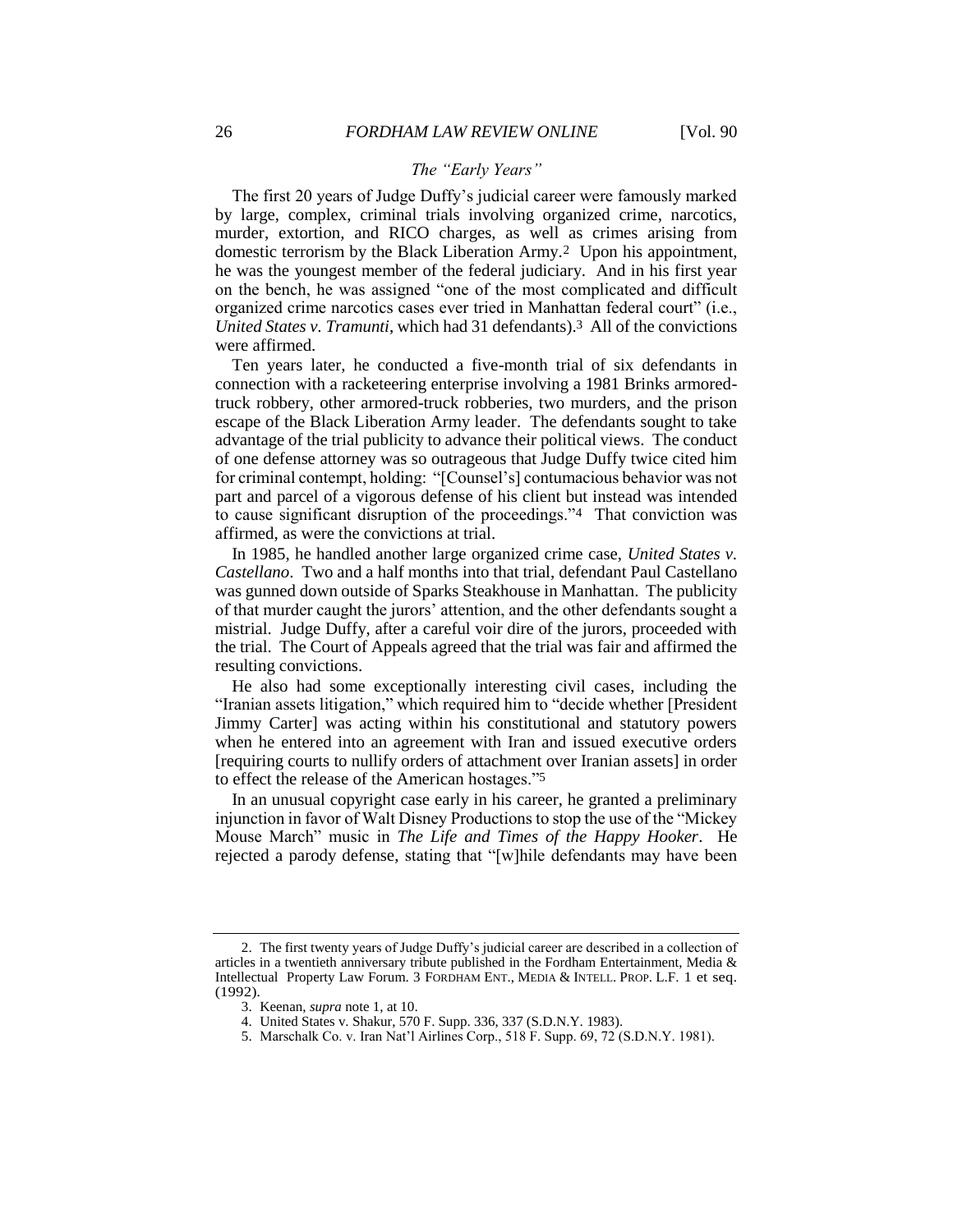seeking in their display of bestiality to parody life, they did not parody the Mickey Mouse March."6

That was 20 years before I clerked for him, but we still found it amusing when he called to offer me a job as his clerk—and I returned his call while in Walt Disney World. He asked me, no doubt while grinning: "How would you like to work for a real Mickey Mouse outfit?"

The second 20 years of his judicial career were quite a wild ride. They began with cases of even greater notoriety—and an unfortunate focus on international terrorism.

## *An Era of Terrorist Trials*

On Feb. 26, 1993, the World Trade Center (WTC) was bombed. Six people were killed, and hundreds were injured. Four of the perpetrators were quickly captured, and the case was assigned to Judge Duffy. That series of events, and the subsequent terrorism cases, would eclipse much of his prior career.

Very quickly after the WTC bombing, Judge Duffy turned his attention to that trial, which lasted six months. The jury returned a guilty verdict on March 4, 1994, one year after the bombing. But the master mind of that bombing, Ramzi Yousef, had not yet been caught. He would later be caught and tried before Judge Duffy for the WTC bombing and another terrorism conspiracy.

In the period between the two WTC bombing trials, I had the great pleasure and honor of being his clerk, or as he says, "assistant judge." During that short era, Judge Duffy conducted a hearing to determine whether the United States could grant Israel's request to extradite Abu Marzook (a leader of the Islamic resistance movement, Hamas) to stand trial for murder and other charges related to acts of terrorism there. Judge Duffy held that Abu Marzook could be extradited.7 (Israel, however, later dropped the extradition request.)8

Then followed the first trial of Ramzi Yousef. After six months of testimony, the jury convicted him and two others of the Manila bombing conspiracy (also known as the Bojinka plot), in which they had planned to bomb 11 747 airliners over the Pacific Ocean. (Evidence also suggested that Yousef had planned to assassinate Pope John Paul II, though that conspiracy was not charged.)<sup>9</sup> In the middle of that trial, TWA Flight 800—a 747 exploded over the Long Island Sound in New York while en route to Paris from New York's John F. Kennedy Airport. Some members of the media

<sup>6.</sup> Walt Disney Prods. v. Mature Pictures Corp., 389 F. Supp. 1397, 1398 (S.D.N.Y. 1975).

<sup>7.</sup> Marzook v. Christopher (*In re* Extradition of Abu Marzook), 924 F. Supp. 565 (S.D.N.Y. 1996).

<sup>8.</sup> *See Israel Won't Seek Extradition of Jailed Hamas Leader*, CNN (Apr. 3, 1997), www.edition.cnn.com/WORLD/9704/03/israel.hamas/index.html [https://perma.cc/3P9Y-V7ZH].

<sup>9.</sup> United States v. Yousef, 327 F.3d 56, 82, 118 (2d Cir. 2003).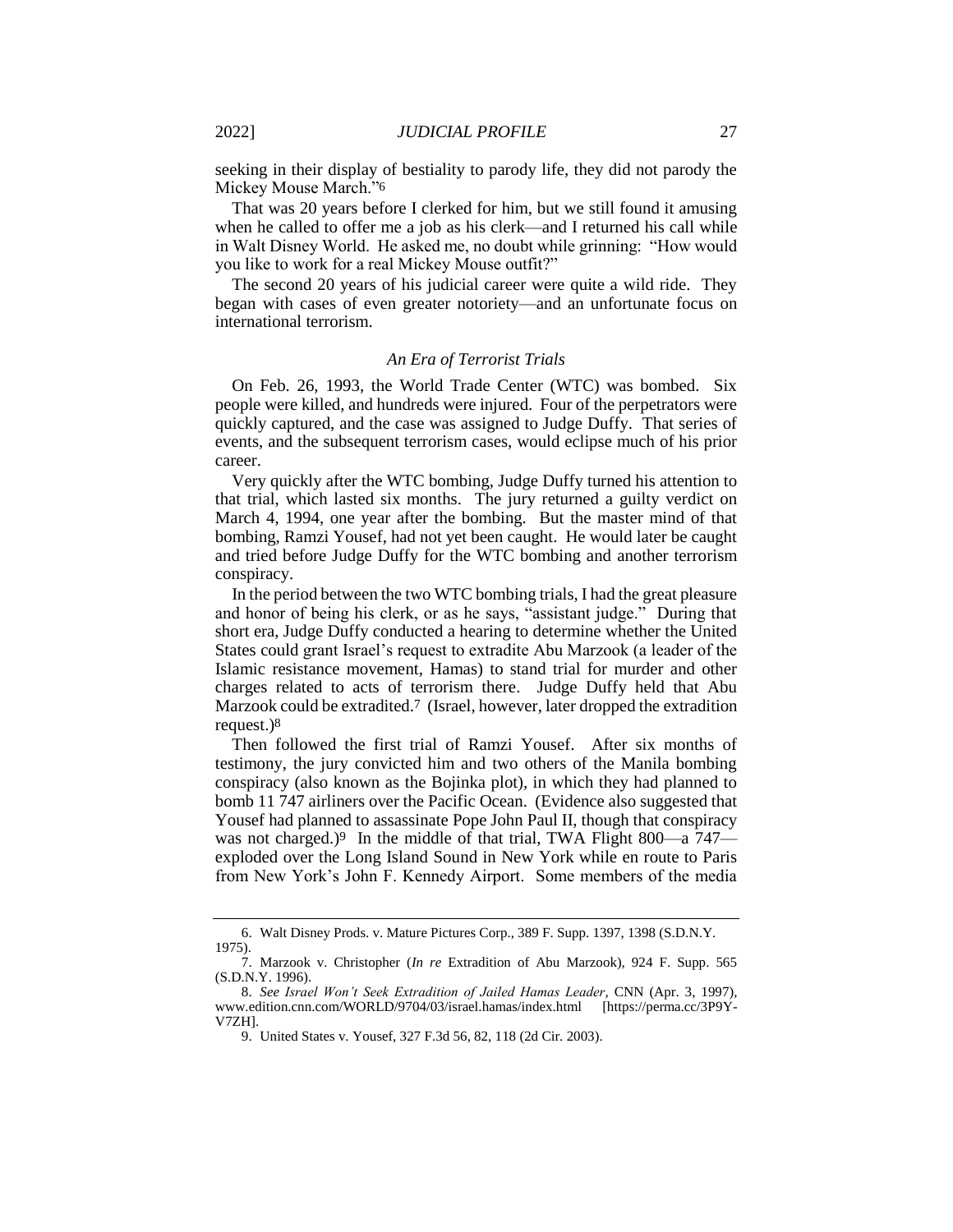speculated that the explosion was related to, or in retaliation for, the trial of Yousef. As with Castellano's murder, Judge Duffy conducted a mid-trial voir dire of the jury, concluded that the trial would be fair, and continued with the trial.

In 1997, Judge Duffy conducted a trial for Yousef and another defendant for their involvement in the 1993 WTC bombing. Again, the jury convicted.

Appeals followed, and the convictions were affirmed, with the Court of Appeals for the Second Circuit commenting, "Judge Duffy carefully, impartially, and commendably conducted the two lengthy and extraordinarily complex trials from which these appeals were taken. The fairness of the proceedings over which he presided is beyond doubt."10

Even after assuming senior status in 1998, Judge Duffy continued to handle terrorism cases. As recently as 2010, he expertly handled post-trial motions after the convictions of al Qaeda terrorists Wadih El-Hage and Mohamed Rashed Daoud al-'Owhali for their roles in bombings of two U.S. embassies in Africa in 1998.11 The Second Circuit praised his conduct of those difficult post-trial motions involving issues of first impression:

The post-conviction proceedings, including extended evidentiary hearings, were conducted with equal thoroughness by Judge Kevin Thomas Duffy. Our review of this complex and difficult case leaves us confident that defendants received a fair trial, and we commend the two district judges who presided over these proceedings for their learned and thorough rulings on the numerous issues—some of first impression—raised in this complicated case. We also recognize their conscientious efforts to ensure that the rights of defendants and the needs of national security were equally met during these proceedings.12

## *A Sense of Duty*

Death threats have not deterred Judge Duffy. In 1993, the U.S. Marshals Service determined that there was a credible threat to his life and began providing round-the-clock security for him and his wife, Judge Irene J. Duffy (née Krumeich). The Judges Duffy lived with that imposition—the everpresent guard detail and lack of personal privacy—for 10 years. Judge Kevin Thomas Duffy, however, was nonchalant. When Yousef used the death threats as a basis for asking him to recuse himself, Judge Duffy denied that motion, stating:

It is of particular note that Yousef's threats made absolutely no change in my life. I have received death threats for the last quarter century. Such are well known to trial judges. Like most of my colleagues, such threats do not

<sup>10.</sup> *Id.* at 173.

<sup>11.</sup> *See* United States v. Bin Laden, 397 F. Supp. 2d 465 (S.D.N.Y. 2005); United States v. Bin Laden, No. 98 Cr. 1023, 2005 WL 287404 (S.D.N.Y. Feb. 7, 2005); United States v. al-'Owhali, 691 F. Supp. 2d 441 (S.D.N.Y. 2010).

<sup>12.</sup> United States v. Odeh (*In re* Terrorist Bombings of U.S. Embassies in E. Afr.), 552 F.3d 93, 155 (2d Cir. 2008). Judge Leonard B. Sand conducted the trial and received equal praise from the Court of Appeals.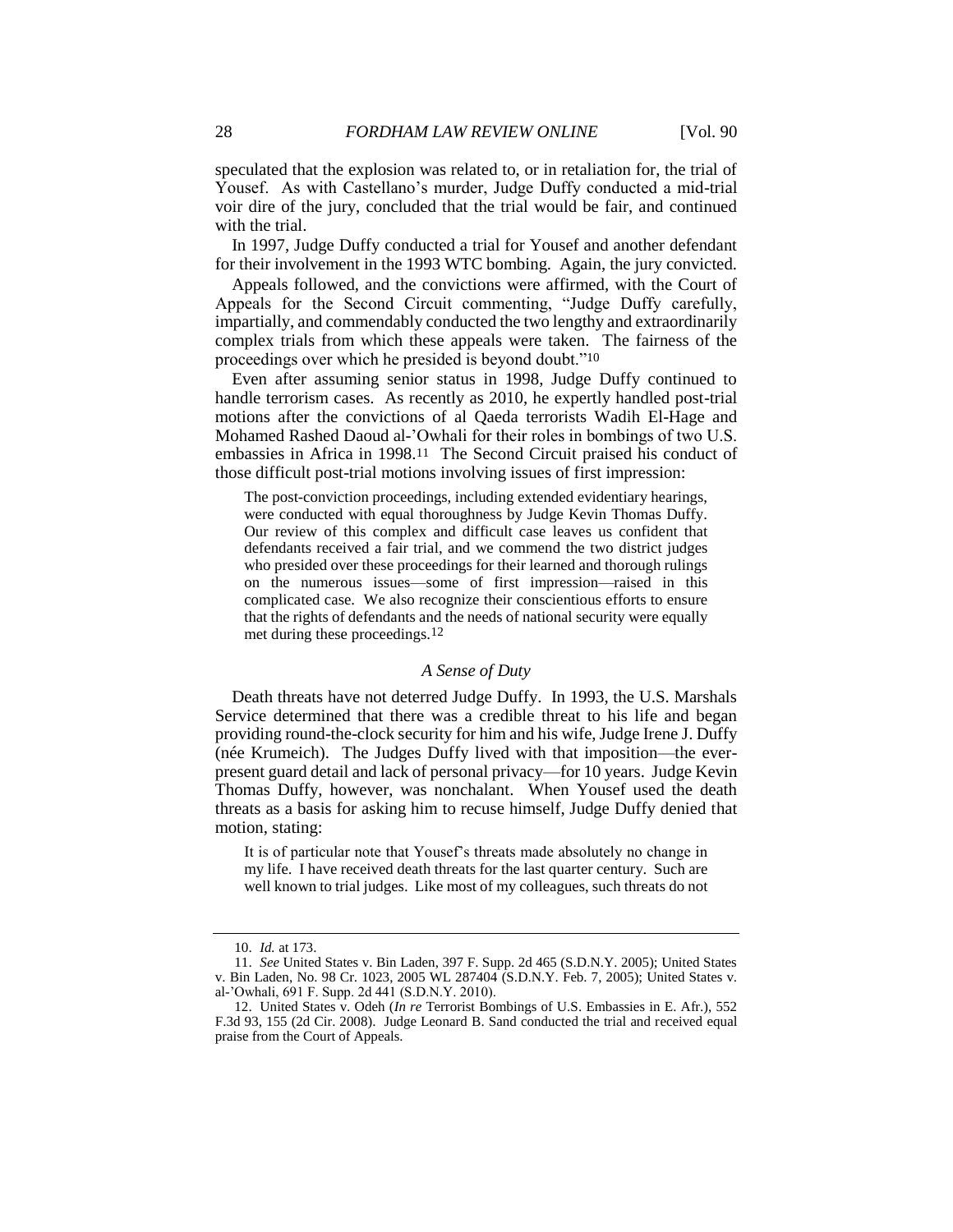inhibit the fulfillment of our oath of office to "faithfully and impartially discharge" the duties of our office.<sup>13</sup>

Judge Duffy's 43 years (and counting) on the bench, and his dedication in the face of death threats, say plenty about his character. But there is much more to say. He has dedicated more than 53 years in public service: first as a bailiff and then law clerk for Hon. J. Edward Lumbard of the U.S. Court of Appeals for the Second Circuit (1955–58); then as an assistant U.S. attorney and assistant chief attorney for the Criminal Division of the U.S. Attorney's Office for the Southern District of New York (1958–61); then as regional administrator of the New York office of the Securities and Exchange Commission (1969–72); and finally as a judge (1972–present).

His longevity and industriousness do not fully portray his sense of duty. While it may seem a minor point overall, his character is also revealed in his reluctance to transfer cases—as if doing so would be shirking his duty and giving *his* work to someone else to perform. The other side of that coin, and far from being minor, is his willingness to take on other judges' caseloads. After Hon. Henry F. Werker was stricken with cancer in 1983, "Judge Duffy immediately and quietly assumed his friend's full caseload. He adopted Judge Werker's law clerks as if they were his own and, working nights and weekends, managed both dockets for almost a year."14

So it was no surprise that, when Hon. John Sprizzo later became ill, Judge Duffy also took over his cases and adopted his clerks.15 It is fitting, here, to invoke the words of the late Judge Sprizzo, spoken long before he became ill: "With friends like Kevin Duffy, you don't need many friends."16

On a lighter note, and before drifting too far from the topic of his longevity, here are two interesting factoids. Judge Duffy has been on the "Mother Court" nearly 20 percent of its existence. And of the 154 judges who have served on the court, he has known 80 percent.

#### <span id="page-4-0"></span>*A Sense of Justice*

"Avenger!" was the *New York Daily News* headline accompanying Judge Duffy's photograph after he sentenced the WTC bombers to imprisonment for 240 years with no possibility of parole.17 He crafted the prison sentence

<sup>13.</sup> United States v. Yousef, No. 93 Cr. 180, 1999 U.S. Dist. LEXIS 13983, at \*89 (S.D.N.Y. Sept. 13, 1999).

<sup>14.</sup> Denis J. McInerney, *A View from Below*, 3 FORDHAM ENT., MEDIA & INTELL. PROP. L.F. 17, 20 (1992). McInerney is KTD Clerk No. 16.

<sup>15.</sup> Hon. Kevin Thomas Duffy, Speech upon receiving the 13th Annual Honorable John E. Sprizzo Award by the Manhattan Chapter, St. John's School of Law Alumni Association at the New York Athletic Club, New York, N.Y. (June 18, 2012) [hereinafter "Sprizzo Award acceptance speech"].

<sup>16.</sup> John D. Feerick, *Honoring Kevin Thomas Duffy on the Occasion of His 20th Anniversary on the Federal Bench*, 3 FORDHAM ENT., MEDIA & INTELL. PROP. L.F. 1, 3 (1992). 17. New York Daily News, May 25, 1994.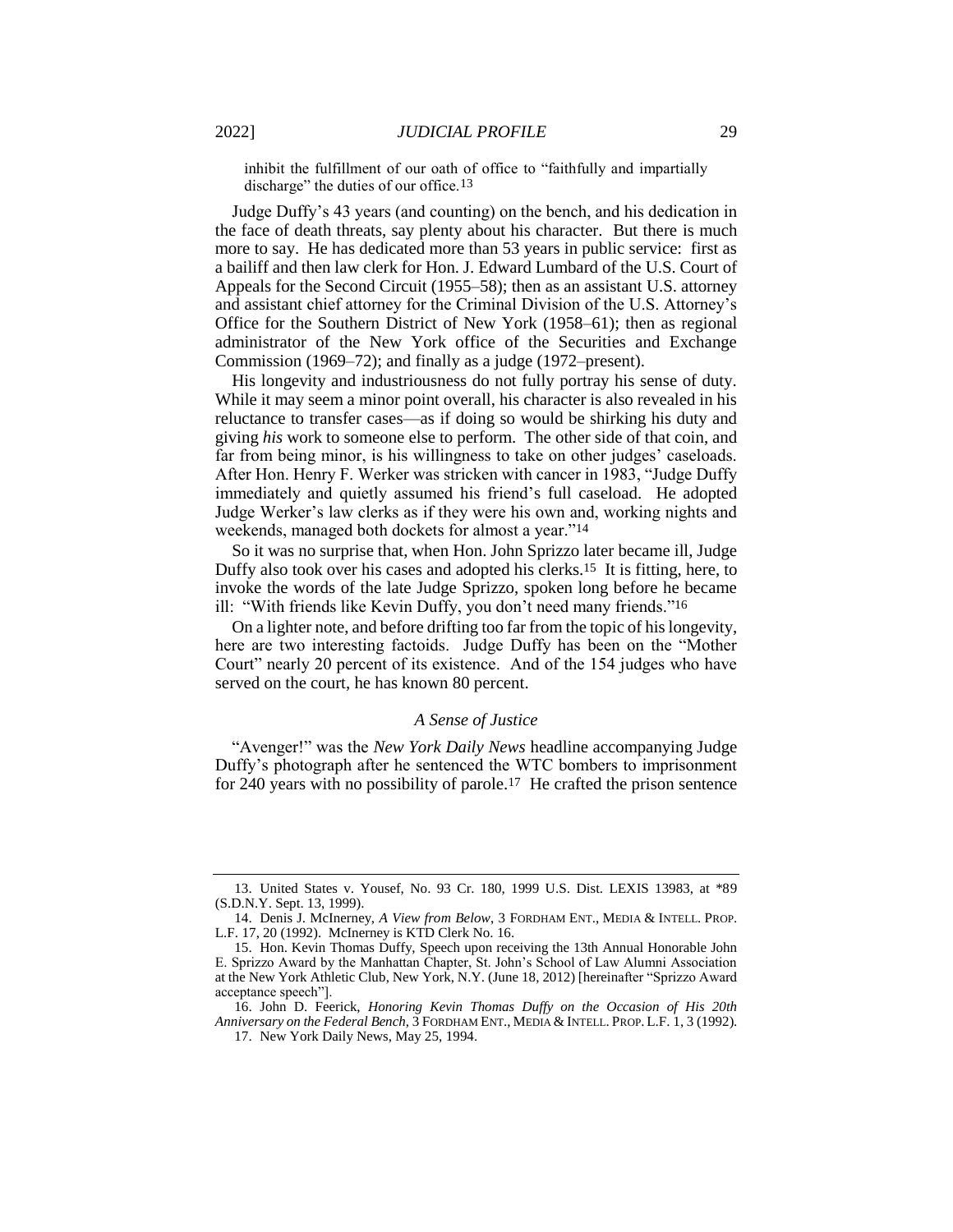to be symbolic of the cumulative life expectancies of the deceased bombing victims.18

What is the role of a judge? Judge Duffy answers:

<span id="page-5-0"></span>The job of a judge is to seek justice. We all have built into us a feeling of perfect justice. We're not going to get it, but we try. After we understand that the law is a tool in seeking justice, it's much easier  $\dots$ . I suggest to people entering the law, study hard, but seek justice. And to those on the bench, we're there to seek justice.19

When it comes to sentencing criminals, in his view, justice requires that punishment fit the criminal, not necessarily the crime. He explains:

Imagine two men each stole a loaf of bread. One man was the poorest man in town and stole the bread to feed his family. He left that loaf on his table and went to find his family. Along came the richest man in town who saw the loaf and took it because he wanted the poor man to suffer. Both stole a loaf. Should they get the same punishment? Any law that would require the same sentence for both is unconstitutional.

He has always had strong views about sentencing and decided early on that the Federal Sentencing Guidelines were unconstitutional because they did not allow judges to exercise discretion. In an oral ruling in 1987, he apparently was the first U.S. judge to reject the mandatory provisions of the guidelines, stating: "I had always thought prior to this time that the object of a sentence could be rehabilitation, general deterrence or specific deterrence, safety of society, or retribution. It seems now, however, that a sentence is to be solely a retribution, an eye for an eye."20 Judge Duffy accurately predicted that mandatory sentences would cause overcrowding in prisons: "The way the guidelines were set up makes it obvious to me . . . that there will be an explosion in the prison population."21

Nearly 20 years later, in 2005, the U.S. Supreme Court finally struck the mandatory provisions of the sentencing guidelines and held that they are merely advisory.

## *A Sense of Humility*

While believing that we each have an inherent "feeling of perfect justice," he recognizes that his sense of justice does not inexorably lead to perfect decisions. This recognition is apparent in the closing words of his opinion regarding post-trial motions of Wadih El-Hage, who was convicted of participating in the 1998 bombings of U.S. embassies in Africa. During the

<sup>18.</sup> Richard Bernstein, *Trade Center Bombers Get Prison Terms of 240 Years*, N.Y. TIMES, May 25, 1994, at 1; Benjamin Weiser, *Mastermind Gets Life for Bombing of Trade Center*, N.Y. TIMES (Jan. 9, 1998), https://www.nytimes.com/1994/05/25/nyregion/tradecenter-bombers-get-prison-terms-of-240-years.html [https://perma.cc/TQ6L-E266].

<sup>19.</sup> Audio recording of interview by Hon. P. Kevin Castel, U.S. district judge (KTD Clerk No. 5), on Oct. 15, 2010, [hereinafter "Interview by Hon. P. Kevin Castel"].

<sup>20.</sup> Transcript of Ct. Conf. at 6, United States v. Martinez, No. 87 Cr. 1020 (Apr. 11, 1998).

<sup>21.</sup> *Id.* at 4.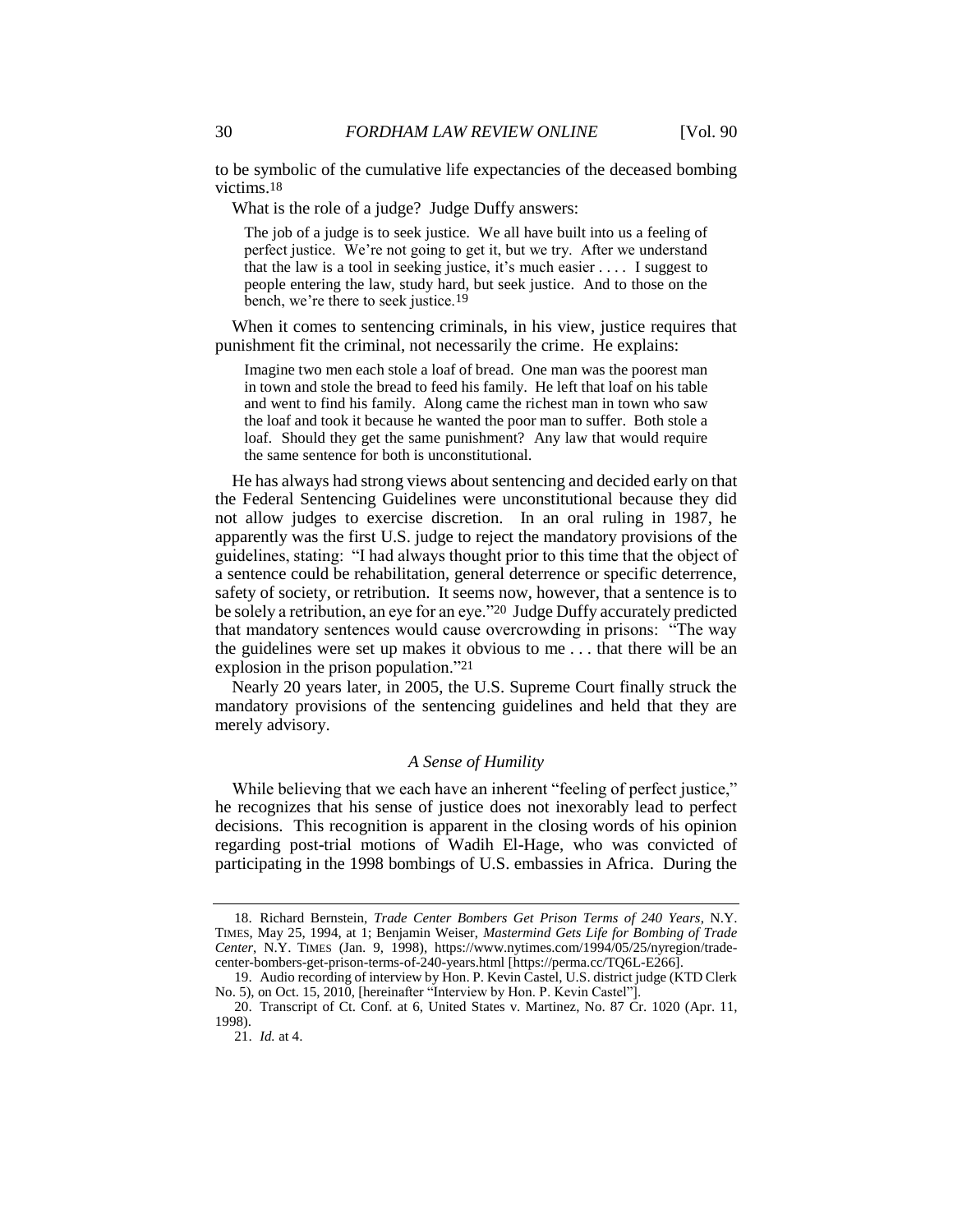trial, the U.S. Marshals Service had suppressed evidence. When that suppression was later discovered, Judge Duffy stated that it caused "grave concerns that El-Hage must be retried." But after evaluating the evidence, Judge Duffy held that "none of the undisclosed material is powerful enough to displace the government's other evidence of El-Hage's guilt," and thus he denied El-Hage's motion for a new trial.22 Judge Duffy's humility and sense of justice are apparent in the closing words of his opinion:

I finally note that resolving this Motion has required me to decide several issues in areas where the relevant legal boundaries are not well marked. Although I have done my best to determine the just contours of the law in these areas, and to resolve the related issues correctly, I am hopeful that the parties will expeditiously bring this matter to the attention of the Court of Appeals.23

An appeal was taken, and his rulings were affirmed.24

In a less public manner, but of tremendous import, his sense of humility impacts how he relates to jurors. He is, in their eyes, the face of the court. He treats them gently and with respect. He enjoys talking with them after trials to hear their thoughts. And jurors adore him.

During the trial of the WTC bombing, he was particularly worried about the jurors and insisted on extra measures to maintain their confidentiality. After the trial, he invited each of them to handwrite their names and addresses so he could send them a handwritten letter thanking them for their service on the jury, and he promised to destroy their handwritten information after mailing the letters.25

Why does he relate so well to jurors? Maybe because he's just a "poor Irish kid from the Bronx who went from bailiff to judge!"26 He worked his way through high school and college and attended law school at night because he could not afford to go full-time during the day.27 Those experiences strongly influence his view of the court and his treatment of jurors and attorneys.

## *A Sense of Dignity*

Judge Duffy was well aware that his pronouncements in the terrorism cases would be read by much of the world and would reflect upon the United States. He explained the significance of this to me when he was called upon to decide whether the United States could extradite Abu Marzook to Israel. The issue raised by the extradition request was simple—did Israel make a showing of probable cause that Marzook had committed an extraditable offense (in his

<sup>22.</sup> United States v. Bin Laden, 397 F. Supp. 2d 465, 473, 518 (S.D.N.Y. 2005).

<sup>23.</sup> *Id.* at 519.

<sup>24.</sup> *In re* Terrorist Bombings of U.S. Embassies in E. Afr., 552 F.3d 93, 155 (2d Cir. 2008).

<sup>25.</sup> *See* Interview by Hon. P. Kevin Castel, *supra* note [19.](#page-5-0)

<sup>26.</sup> Hon. Kevin Thomas Duffy, Speech at the closing of 40 Foley Square Courthouse for renovation in New York, N.Y. (May 11, 2006).

<sup>27.</sup> *See* Interview by Hon. P. Kevin Castel, *supra* note [19.](#page-5-0)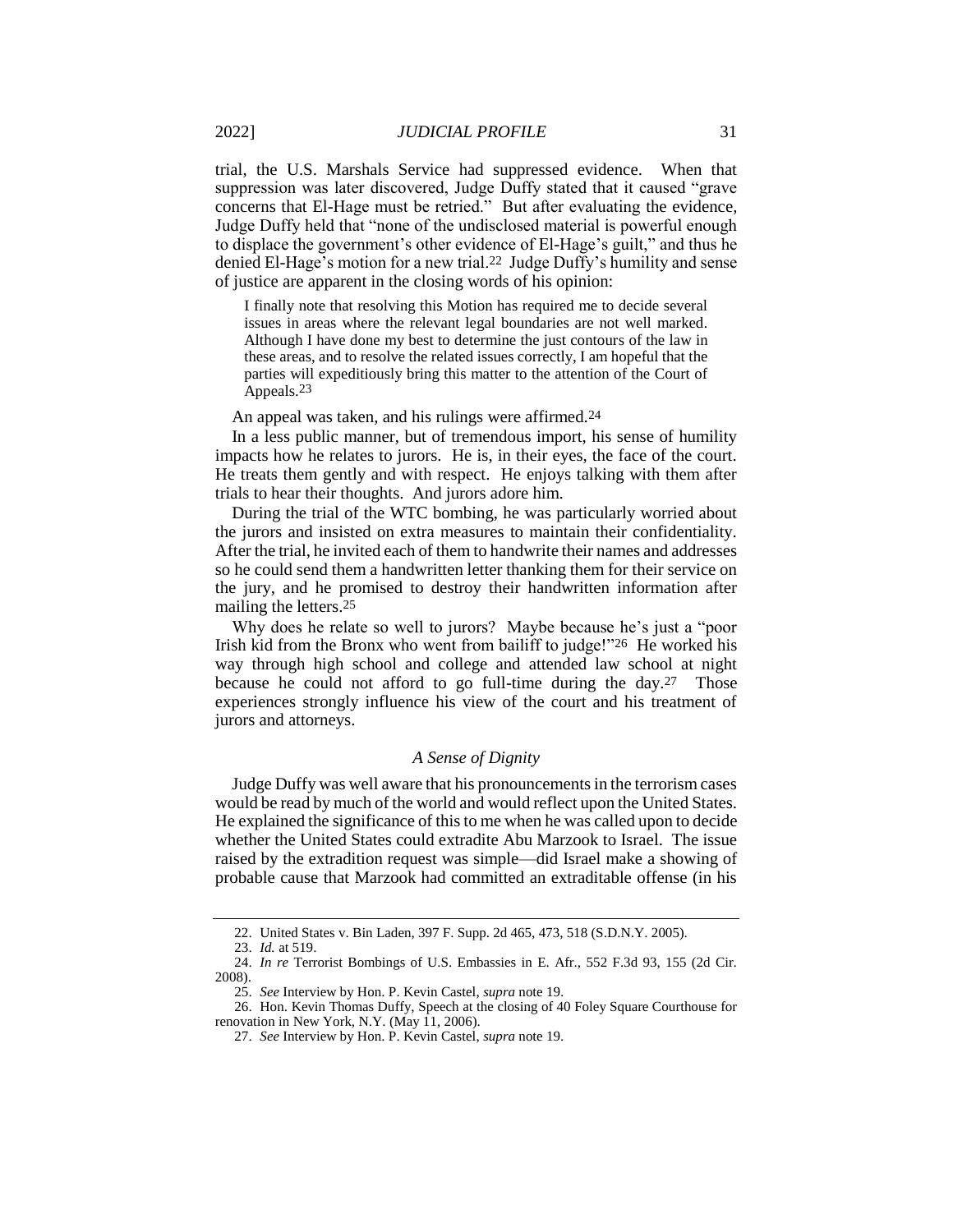situation, the alleged crimes included murder, attempted murder, manslaughter, and conspiracy to commit a felony)? Probable cause hearings occur virtually daily in the court—seemingly as a matter of routine. Yet Judge Duffy treated it as far from routine. He authored a lengthy decision (28 pages in the Federal Supplement reporter) and meticulously addressed the evidence and arguments.28 Explaining why he went to such effort, he said: "It is important not only to do justice, but also to give the appearance of doing justice."

In a similar vein, he criticized a prison warden for overzealously depriving Yousef of personal items, including toothpaste and the Quran. Yousef was, at the time, being held for trial in connection with multiple acts of terrorism. Judge Duffy not only recognized and protected Yousef's rights as an accused, but he delivered a message to the executive branch regarding the geopolitical realities of their conduct: "This case has international ramifications and is being watched by the entire civilized and perhaps uncivilized world."29

He generally is reputed to hold the government to a high standard in criminal cases. In 1988, *The New York Times* reported that "Judge Duffy, like many prosecutors-turned-judges, is known to make prosecutors work hard for everything."30 Anecdotes abound.<sup>31</sup> Most recently, in December 2014, he reportedly scolded an AUSA: "I think I should start with something. On the front hall of the Department of Justice is engraved the whole section of United States against Berger about how the job of the Justice Department is to see that justice is done. Justice is founded in truth . . . . It is to the benefit of the people of the United States to have justice done—not just another scalp on the wall."32

In a very real, personal sense he takes seriously the dignity of the court. His extended family—including clerks, judges, and lawyers—gathered to celebrate his 40th anniversary on the bench and 80th birthday (the "40/80 party"). A theme of his remarks was a request to us—his family and friends—to tell him, as he advances in age, if we think he lacks the requisite mental ability and should retire.

## *A Sense of Religion*

Judge Duffy is Catholic. He attended parochial schools, Fordham College (class of 1954), and Fordham University School of Law (1958). He currently

<sup>28.</sup> *In re* Extradition of Abu Marzook, 924 F. Supp. 565 (S.D.N.Y. 1996).

<sup>29.</sup> *Warden Scolded on N.Y. Bomb Suspect's Treatment*, WASH. POST, June 1, 1995, at A3.

<sup>30.</sup> David Margolick, *The Law: At the Bar*, N.Y. TIMES (Jan. 29, 1988), https://www.nytimes.com/1988/11/04/us/the-law-at-the-bar.html [https://perma.cc/5KHR-W9QR].

<sup>31.</sup> *Kevin Thomas Duffy,* ALMANAC OF THE FEDERAL JUDICIARY (2015).

<sup>32.</sup> Sidney Powell, *Federal Judge Blasts Yet Another Federal Prosecutor for Lying to the Court*, OBSERVER (Dec. 9, 2014), www.observer.com/2014/12/federal-judge-blasts-yetanother-federal-prosecutor-for-lying-to-the-court/#ixzz3aVt2vXQC [https://perma.cc/C4PD-TK24].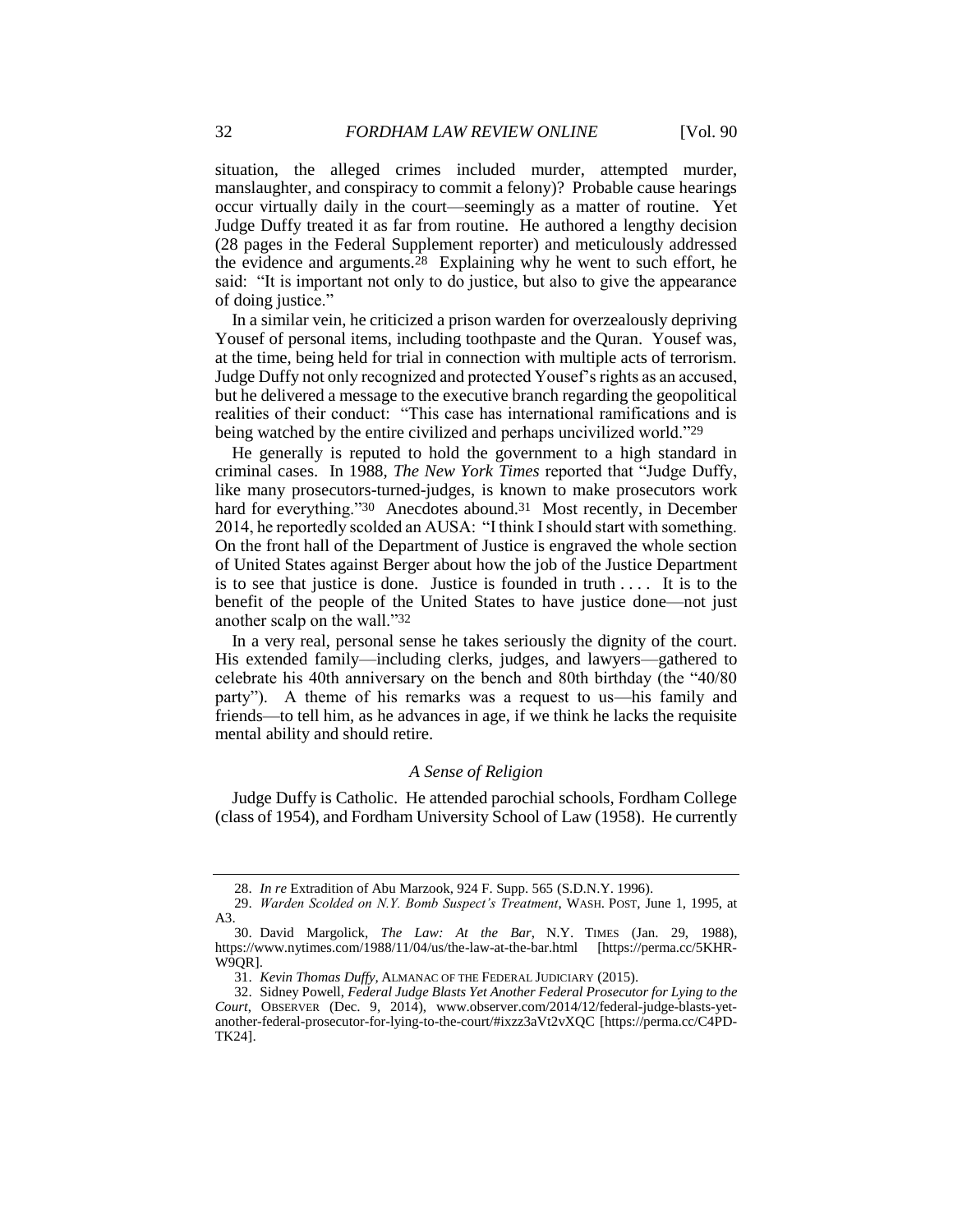is active in the Archdiocese of New York, where he serves as a member of a committee that reviews allegations of sexual misconduct by the clergy.

He has an impressive interest in and knowledge of other religions as well, including Judaism and Islam. His intellectual curiosity and studies of religion perhaps made him ideally suited to handle the wave of terrorism cases, as he rejects any effort to equate Islam to terrorism. Here is an excerpt from an award-acceptance speech he delivered in 2003, in which he stated that terrorism is not religious in origin:

We are at war—not just the Iraqi campaign—but we are at war with organized terrorism which is not restricted to Iraq, nor, perhaps, even to al-Qaida. Organized terrorism is not religious in origin—it has nothing to do with religion. Organized terrorism is founded on ignorance and envy. Envy of this great country and its riches and its freedoms. Ignorance of the fact that the proper way to share in those riches and freedoms is through education and hard work rather than terrorism.33

Judge Duffy made a similar point at the sentencing of Ramzi Yousef, calling him a pretender of Islam and an "apostle of evil:"

You, Ramzi Yousef, came to this country pretending to be an Islamic fundamentalist, but you cared little or nothing for Islam or the faith of the Muslims. Rather, you adored not Allah, but the evil that you yourself have become. And I must say that as an apostle of evil, you have been most effective.34

## *A Sense of Curiosity*

"All who know him can attest that he is entertaining, and a study of any one of his 915 reported decisions will convince the reader that he is intellectual."35 Those were Judge Keenan's words in 1992. Professor Constantine Katsoris of Fordham Law School commented: "Judge Duffy is a scholar in every sense, even though he has never cited any of my articles."36 (For better or for worse, another 23-plus years have elapsed, and Judge Duffy still has not cited a Katsoris article.)

The breadth of Judge Duffy's knowledge and his ability to discuss almost any topic in depth are astounding. While interviewing me for a clerkship, he noted that I had majored in physics and began discussing the Bernoulli Principle. Fortunately, I was able to keep up with him (or he let me think so). He also suggested that I should read more literature—go to the New York Public Library, ask for a list of must-read books, and read them. It was terrific advice.

<sup>33.</sup> Hon. Kevin Thomas Duffy, Speech accepting the Federal Bar Council's Emory Buckner Medal for Outstanding Public Service at the Waldorf Astoria in New York, N.Y. (Nov. 26, 2003).

<sup>34.</sup> *Excerpts From Statements in Court*, N.Y. TIMES (Jan. 9, 1998), www.nytimes.com/1998/01/09/nyregion/excerpts-from-statements-in-court.html [https://perma.cc/J2MG-5K3F].

<sup>35.</sup> Keenan, *supra* not[e 1,](#page-0-0) at 9.

<sup>36.</sup> Constantine N. Katsoris, *A Tribute to Kevin Thomas Duffy*, 3 FORDHAM ENT., MEDIA & INTELL. PROP. L.F. 15, 16 (1992).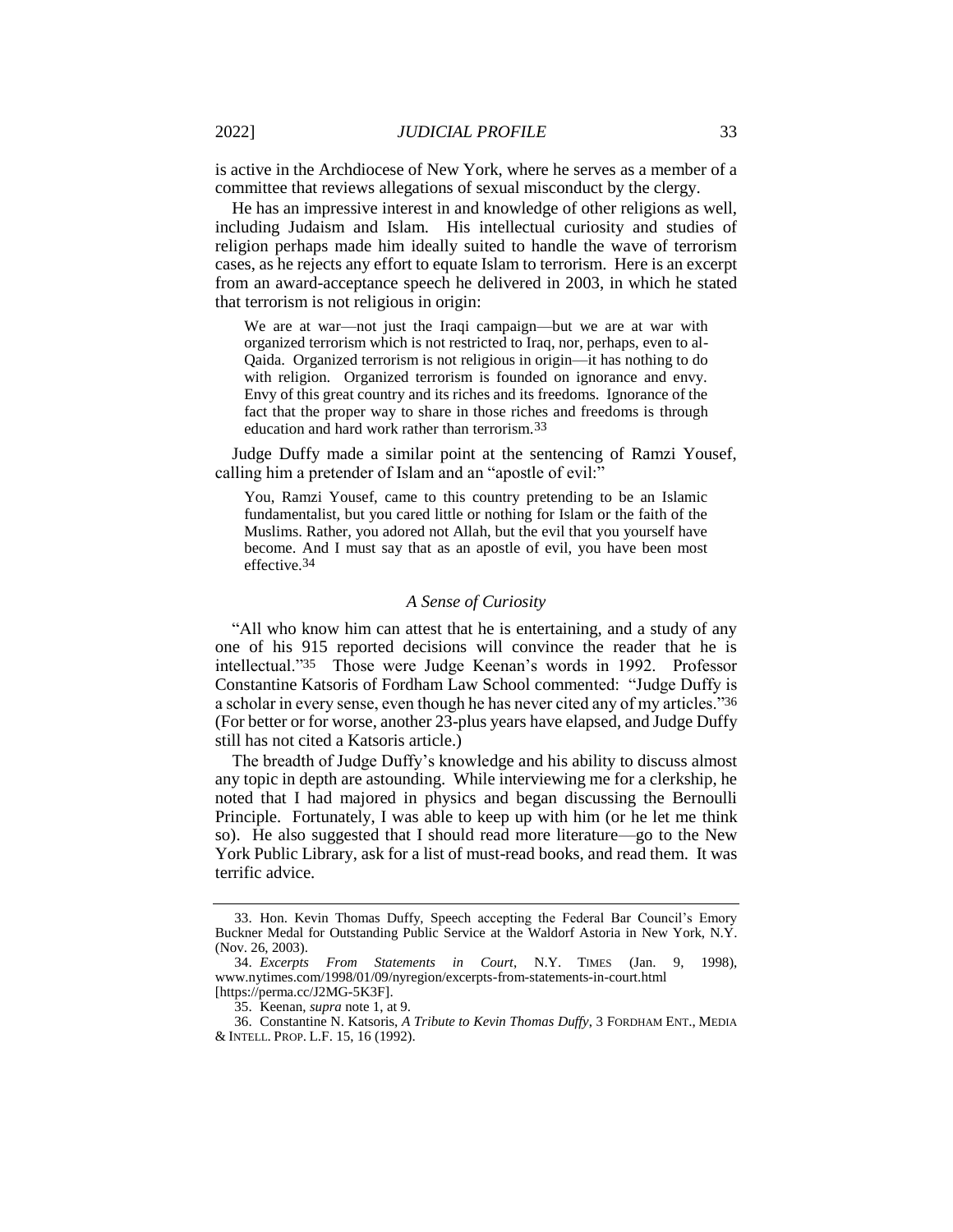In recent years, he has been learning Mandarin.

Now age 83, he recently showed me his iPhone's list of "Great Courses" lectures that he recently had enjoyed. The list included:

- Classical Mythology
- The Dead Sea Scrolls
- Great Minds of the Eastern Intellectual Tradition
- Life Lessons from the Great Books
- Philosophy, Religion, and the Meaning of Life
- Masters of Greek Thought: Plato, Socrates, and Aristotle

He also described, with fascination, the writings of the Islamic intellectual/philosopher al-Farabi concerning Plato.

When I said that I might mention those lectures in this profile, to demonstrate his intellectual curiosity and scholarship, he chuckled and said, "I admit to being curious, [laugh] but not a scholar."

#### *A Sense of Humor*

We have shared many laughs together, sometimes in tears! All of his friends can say the same, no doubt. He is witty. And often irreverently so. Any "judicial profile" that did not mention his wit would be incomplete. So here are a few anecdotes and quotes that let his sense of humor shine:

## On Being the Youngest Federal Judge

"The day after I was sworn in, I was on the judge's elevator coming from the garage and a judge from the Second Circuit got on—he looked at me strangely and opined, 'Young man, I don't think law clerks should be riding the judges' elevator.' I smiled at him and said, 'I agree—and if I find one on here—I'll throw his rump right off."37

## On Appellate Judges

"I am sure that [Judge] Joe McLaughlin will have something to say about me before the evening is over. My only solace is to remind you that all of the wisdom of the ages has led our system of justice to prohibit circuit court judges from making any findings of fact. This is so only because their work deals only with the concepts of the law and certainly does not involve finding the truth."38

## On the Clarity of His Decisions

"I want you to know since I was a judge for 10 years before Stanley [Sporkin] was, I taught Stanley practically everything he knows when it comes to surprising litigants and the press. As federal judges, neither Stanley

<sup>37.</sup> Hon. Kevin Thomas Duffy, Remarks to the Multi-District Litigation Panel in Palm Beach, Fla. (Oct. 22–24, 2001).

<sup>38.</sup> Hon. Kevin Thomas Duffy, Speech accepting the New York County Lawyers Association's Public Service Award at the Waldorf Astoria in New York, N.Y. (Dec. 8, 1994).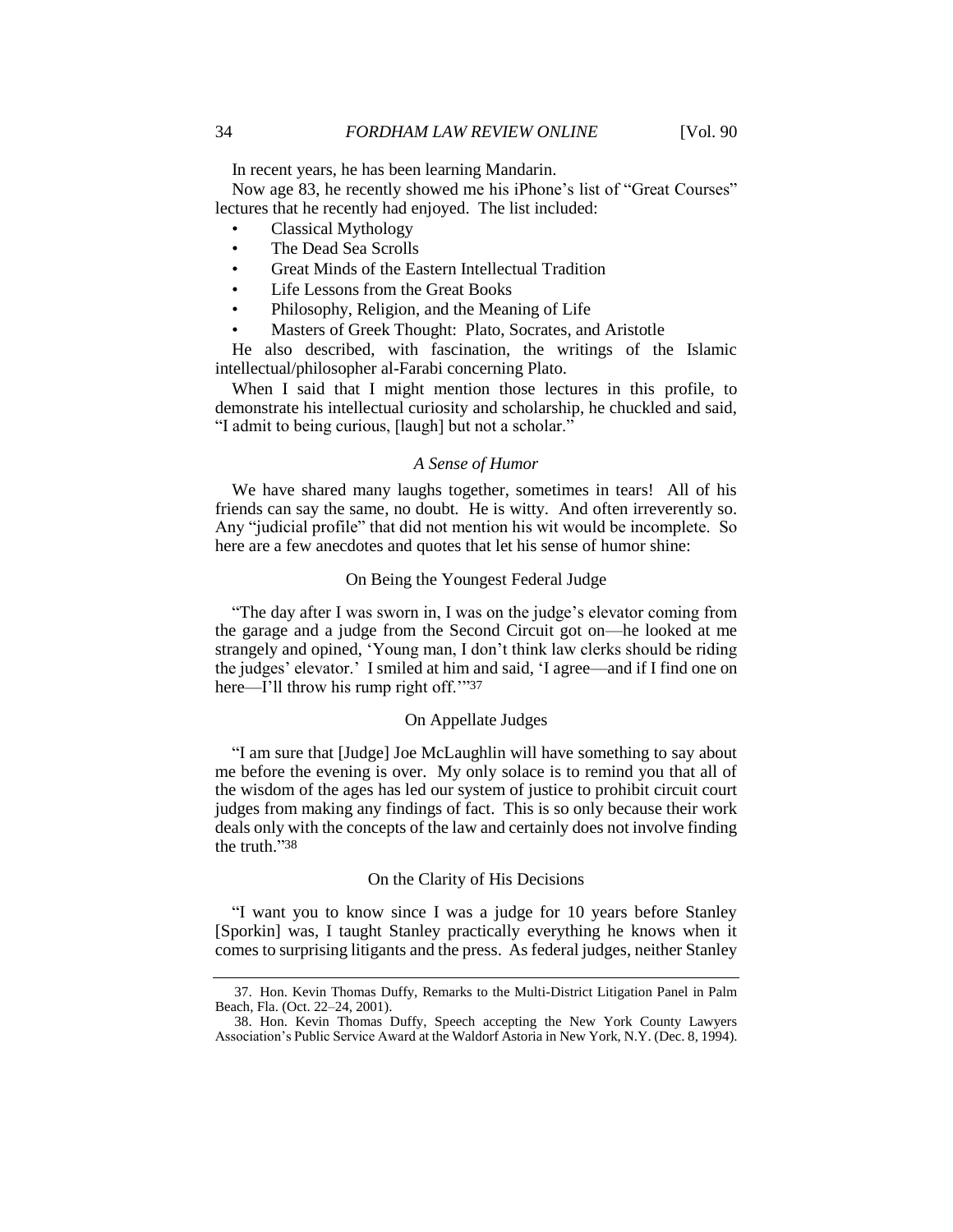nor I receive million-dollar salaries. A long time ago, I discovered that in place of the money, we should at least have some fun. And one of the greatest sources of fun is to leave the litigants and the bar without a clue as to which way the decision will come out until the decision is actually rendered—and in my case maybe even after."39

## On His Reputation as a Tough Judge

"After Judge Sprizzo became sick the first time, I took all of John's cases and got rid of a fair number of them. John insisted that it was only through my assumption of his docket that the bar of the City of New York prayed long and hard for his speedy recovery."40

And while sitting by designation in the Middle District of Florida, Judge Duffy wrote: "Every case that I touch settles or pleads out. One fellow plead to a 30-year-to-life count rather than go to trial in front of me. Do I really look that tough?"

#### On Taking Senior Status

Shortly after taking senior status, Judge Duffy explained that he is required to maintain a docket half the size of a district judge's docket. He then quipped, "My question is, 'Do I get to pick the district judge?'"

## On My Career Aspirations

Knowing that I had an interest in a career of patent, trademark, and copyright litigation, Judge Duffy found an opportunity to give career advice to me as his clerk during a hearing in a copyright infringement case. The plaintiff's product was a toy—a little, furry, caged monkey—that held the bars of its cage and shook while making sounds. The defendant's product was a similar, albeit not identical, caged monkey. While the parties argued over the similarities and nuances of the monkey's eyes and smile, Judge Duffy handed me a note saying, "This is the career you want?"

On George Orwell and New York City's "Human Rights Commission"

"[The NYC Human Rights] Commission sought to dictate how the Parade sponsors would express their thoughts. Such activity (telling citizens what they must think and how they must express themselves) is something one would expect from the 'Thought Police' described by George Orwell. The humor of naming the thought police the 'Human Rights Commission' is particularly Orwellian."41

<sup>39.</sup> Hon. Kevin Thomas Duffy, Speech accepting the Securities and Exchange Commission's Lifetime Achievement Award in Washington, D.C. (Mar. 2, 1995). 40. Sprizzo Award acceptance speech, *supra* not[e 15.](#page-4-0)

<sup>41.</sup> N.Y. Cnty. Bd. of Ancient Ord. of Hibernians v. Dinkins, 814 F. Supp. 358, 369 (S.D.N.Y. 1993).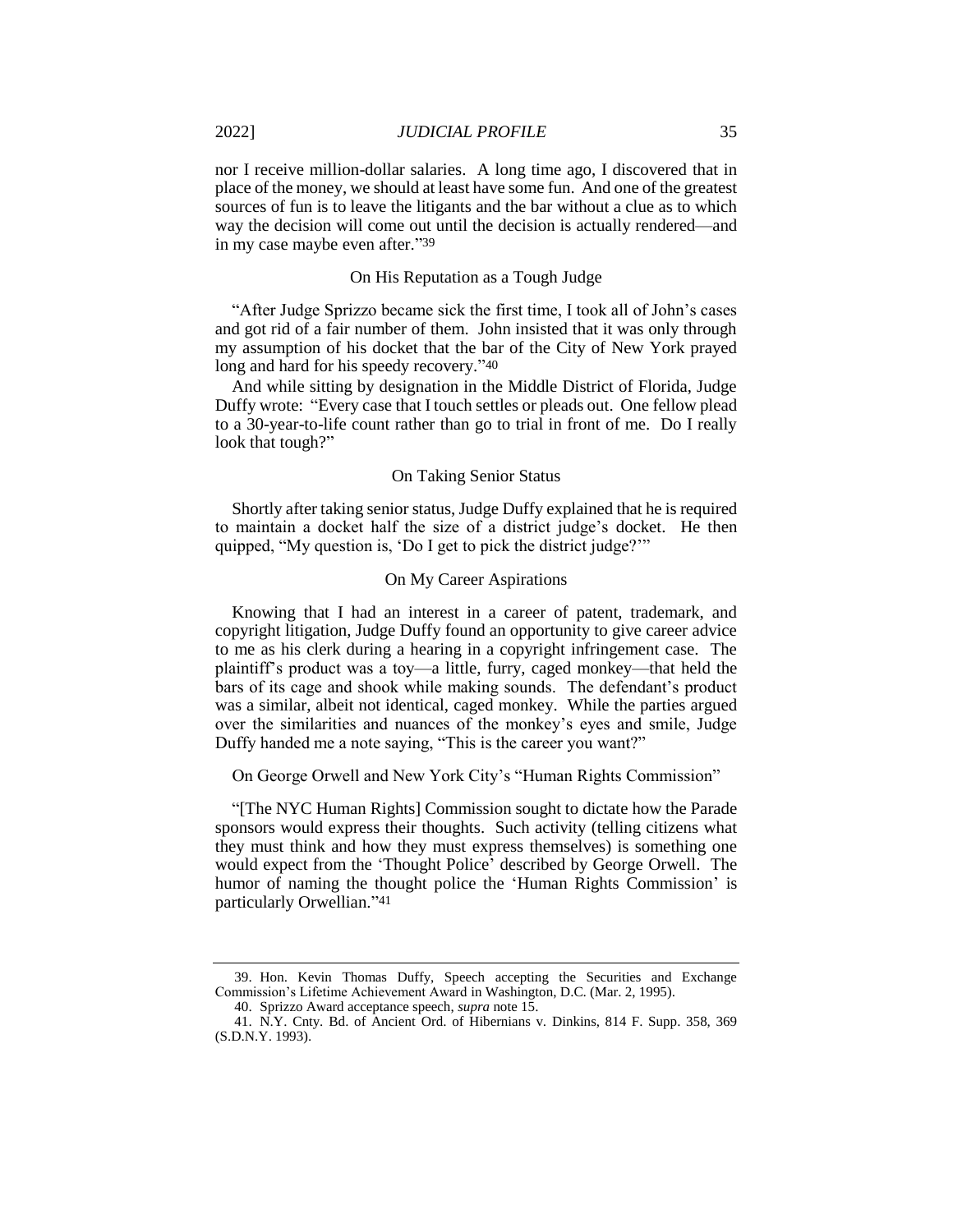## *The Appellate Judge Duffy*

Beginning in 2005, Judge Duffy started frequenting the U.S. Court of Appeals for the Ninth Circuit, sitting by designation on many appeals. Most recently, he sat there again in May and October 2015. Before sitting on the Ninth Circuit, he had limited judicial experience on a court of appeals, having sat on the Second Circuit Court of Appeals once in 1975 and again in 1993 on the day before the WTC bombing. He returned to the Second Circuit again in 2013 and 2014.

It may seem ironic, or perhaps amusing, that a President Richard Nixonappointed "conservative" New York judge would feel welcome on the reputedly liberal Ninth Circuit, but Judge Duffy greatly enjoys his time on that court. He has been quite productive there too. He has sat on hundreds of panels, is named in more than 80 published appellate decisions of that court, and has authored 15 of those majority opinions and four dissenting opinions.

The topics of his opinions have spanned a spectrum from constitutional rights (e.g., whether inmates of the Wiccan faith have a right to have a paid chaplain made available to them) to matters involving arbitration to issues peculiar to California law (e.g., what is the appropriate trigger of a statute of limitations for a habeas corpus petition for a misdemeanor under California law?).

## *A Teacher—His Advice to Lawyers*

Judge Duffy's love of teaching permeates everything he does and is expressed in many ways: His instructions to jurors. His study tips to interns and my assistant (while she was a law student). His relationships with his clerks. His adjunct professorships (he has had many!). And his willingness to provide constructive criticism to attorneys after a trial.

He has sage advice for lawyers who appear before him, or in any court for that matter. Here are a few gems that he has shared over the years:

*Use Mother Goose Language*. He tells how Hon. Learned Hand sat down with him in 1958, on the last day of his clerkship with Judge Lumbard, and lectured him about how to handle a case in the court of appeals.42 Learned Hand summed up his advice by saying: "Kevin, what you do is tell us the facts and you tell us the law. Put it in Mother Goose language. That way we'll understand it. After we understand it, we'll screw it up for ourselves."43

*Write Compelling Statements of Fact*. At a memorial ceremony for Judge Lumbard, Judge Duffy described this lesson: "After lining up all the pertinent facts, Judge Lumbard insisted that we put together a statement of fact which was simple, direct and complete. The Judge insisted that if the facts were properly told, the results should become obvious."44

<sup>42.</sup> *See* Interview by Hon. P. Kevin Castel, *supra* note [19.](#page-5-0)

<sup>43.</sup> *Id.*

<sup>44.</sup> Hon. Kevin Thomas Duffy, Remarks at the memorial service for Judge J. Edward Lumbard (Sept. 22, 1999).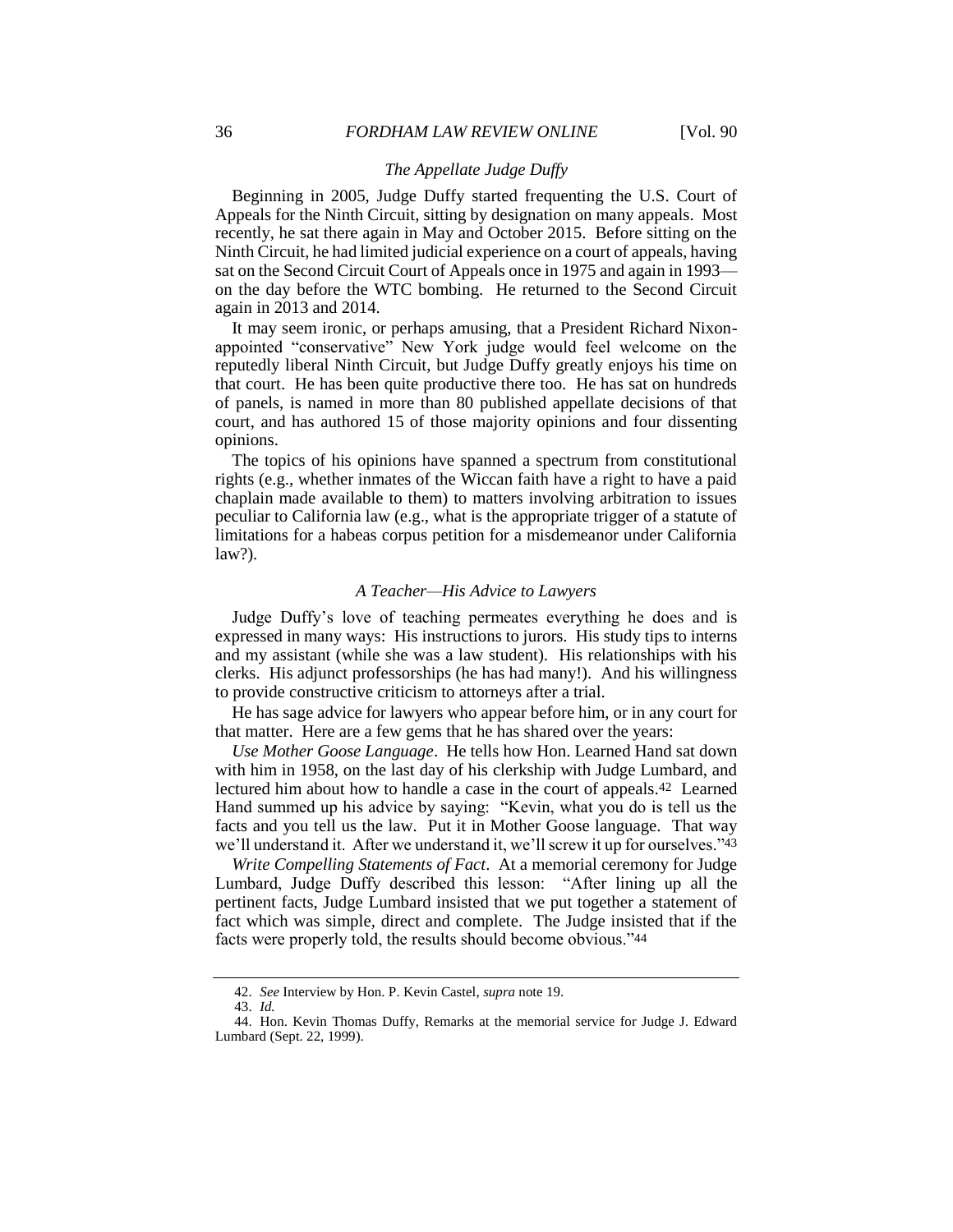*Treat Everyone in the Courthouse Kindly and With Respect*. The courtroom deputy, the law clerks, the judge's secretary, and the court reporter are friends of the judge. If you treat them with respect, the judge may not hear about it, but if you treat them poorly, the judge will hear about it. Introduce yourself to the court reporter and make his or her job easier by being prepared.45

*Understand That the Judge Is Human*. When you go to court, assume the judge had a bad morning—it very well may be true.46

*Civility Is Expected*. Reacting to the notion that clients want lawyers to behave like cowboys or Rambo in the courtroom, Judge Duffy states: "Does such incivility really help the client? No, no, a thousand times NO!"47

The accompanying excerpt of an award acceptance speech given by Judge Duffy [reprinted below] neatly summarizes his lessons and their humanity and higher purpose.

## *The Court's Good Fortune*

In 1972, in support of the nomination of Kevin Thomas Duffy to be a U.S. district judge, Sen. James L. Buckley presciently stated: "[B]ecause of his youth we can anticipate from him many, many years of service in the best tradition of this particularly distinguished Court."48 Amen!

*The following is excerpted from a speech by Hon. Kevin Thomas Duffy, upon accepting the 13th Annual Hon. John E. Sprizzo Award by the Manhattan Chapter of St. John's School of Law Alumni Association, June 18, 2012, at the New York Athletic Club, New York, NY.*

Over the years, I have too often seen lawyers come to court so preoccupied with the lawsuit that the only human being he recognizes is his client and his associates. On many occasions, they even forget the associates. But people who do that miss the many other human beings in the process. People who can make or break the lawyer and his career.

Among the sometimes invisible people in a courtroom is the court reporter. Do you realize how few lawyers actually speak in sentences much less in perfect syntax? All a lawyer has to do to look foolish is to alienate the court reporter, who will then truly transcribe the lawyer's statements verbatim. That means that every false start or belch or "ooh" or "ahh" or whatever goes on, will duly be recorded for the court of appeals and for posterity to note. I have sat in the court of appeals and when I see a record like that, it is easy to know the measure of that lawyer by the court reporters.

<sup>45.</sup> *See* Sprizzo Award acceptance speech, *supra* not[e 15.](#page-4-0)

<sup>46.</sup> *Id.*

<sup>47.</sup> Hon. Kevin Thomas Duffy, Speech to Merrill Lynch (May 21, 1991).

<sup>48.</sup> Transcript of meeting of Subcomm. on Nominations of the Comm. of the Judiciary at 4, Sen. Roman Hruska presiding (Oct. 5, 1972). Judge Duffy was nominated by President Richard Nixon with support of both Senators Jacob Javits and James Buckley.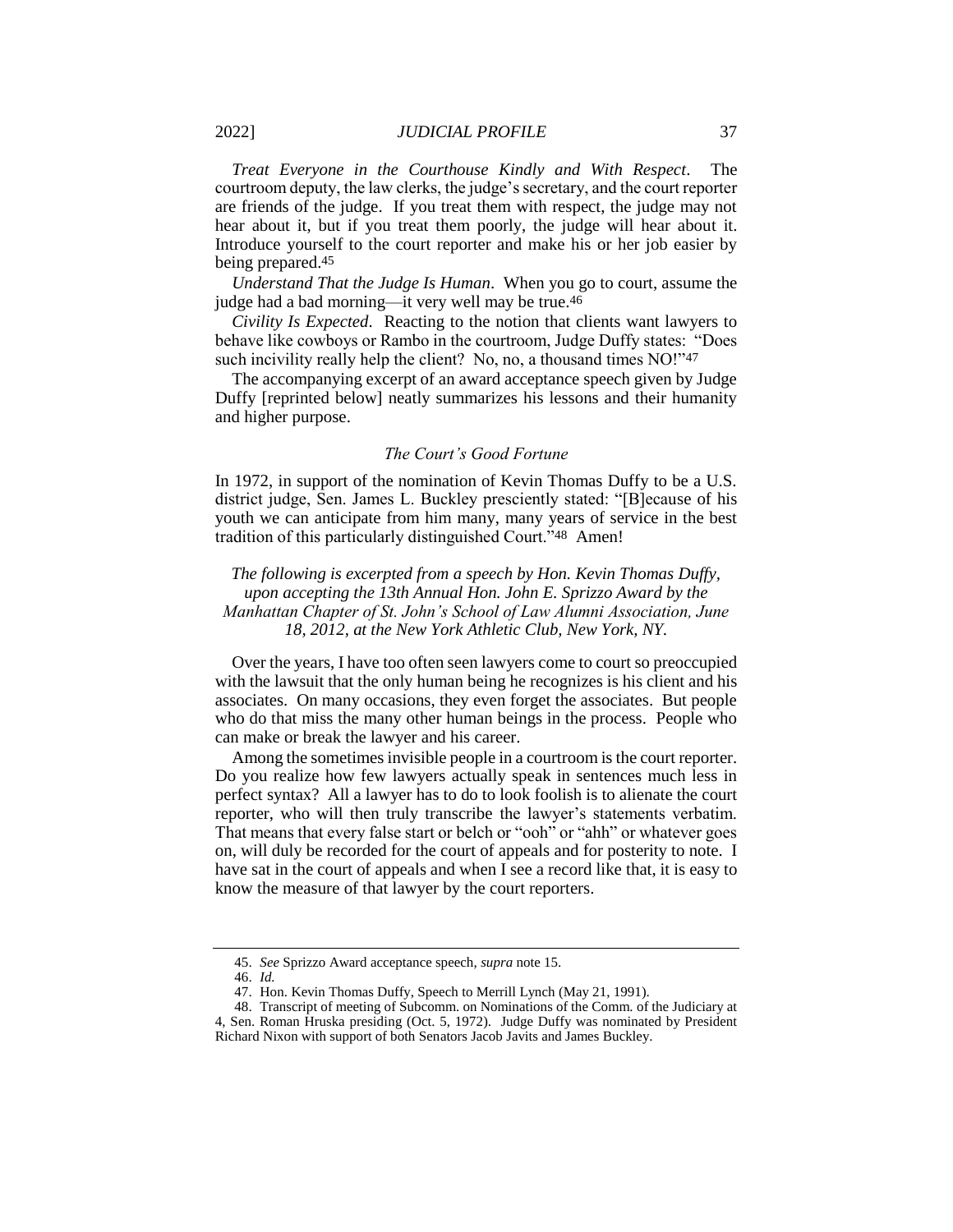It doesn't take much effort to say good morning to the court reporter and maybe even remember his or her name. It doesn't take much effort for a lawyer to have a list with the case name, the lawyer's name, his client's name, the names of the people he will mention and any technical words along with their correct spelling. Such a list, when given to the court reporter, makes a mere lawyer into a wonderful, charming, brilliant, knight in shining armor. It also makes the lawyer's life a little easier.

Many lawyers come into a courtroom and do not recognize that the courtroom deputy clerk is also a human being. Many, indeed, have no conception that the deputy is generally a long-time employee of the judge, and a friend . . . .

Some people come to a courtroom and have no conception whatsoever of what the law clerk is there for. The law clerk is nothing more or less than an extension of the judge. I had one lawyer come in and ask my law clerk how he could stand working for that "so-and-so" (referring to me). It took less than five minutes for me to be notified of that lawyer's estimation of me. I don't have to tell you how I reacted!

Lawyers sometimes make the mistake of treating their opponents as if they were less than human beings. If your opponent is really a slime bucket, I assure you that the judge and the jury will figure it out themselves and will be more firm in that knowledge especially if they might feel it is their own discovery.

Needless to say, you should recognize that the judge is also a human being.

You should have some empathy for the judge. I don't think you should feel sorry for her because, after all, she has a lifetime job or at least steady employment for a long term, but at least you can understand his or her problems. For example, understand that your case is not the only one he has. When I arrived at the courthouse, they gave me 636 cases. My chambers were called the kennel, because it was where all the old dogs were. Consider the type of case that the judge has to hear every day. Many of them are terribly boring. Consider the fact that the judge is truly overworked and at least he believes that he's underpaid.

When you walk into a courtroom in the morning and look at a judge, assume that his spouse hates him, or his girlfriend has just left him, and the dog bit him on the way out of the house that morning, and he is hungover. He may not be suffering from all of these things, but if you view all judges in that light, you will recognize judges are human beings.

Before you walk into court, try to know a little bit about your judge. Find out where they went to school, find out their background, find out whether they were rich, poor, or whatever. Find out their former area of specialization. Find out if they have any peculiarities and I assure you, most of us do  $\ldots$ .

This recognition of the fact that your world is populated by other human beings should not be restricted just to the courthouse. Your partners, your bosses, your associates are all just as human as you. The person whom you